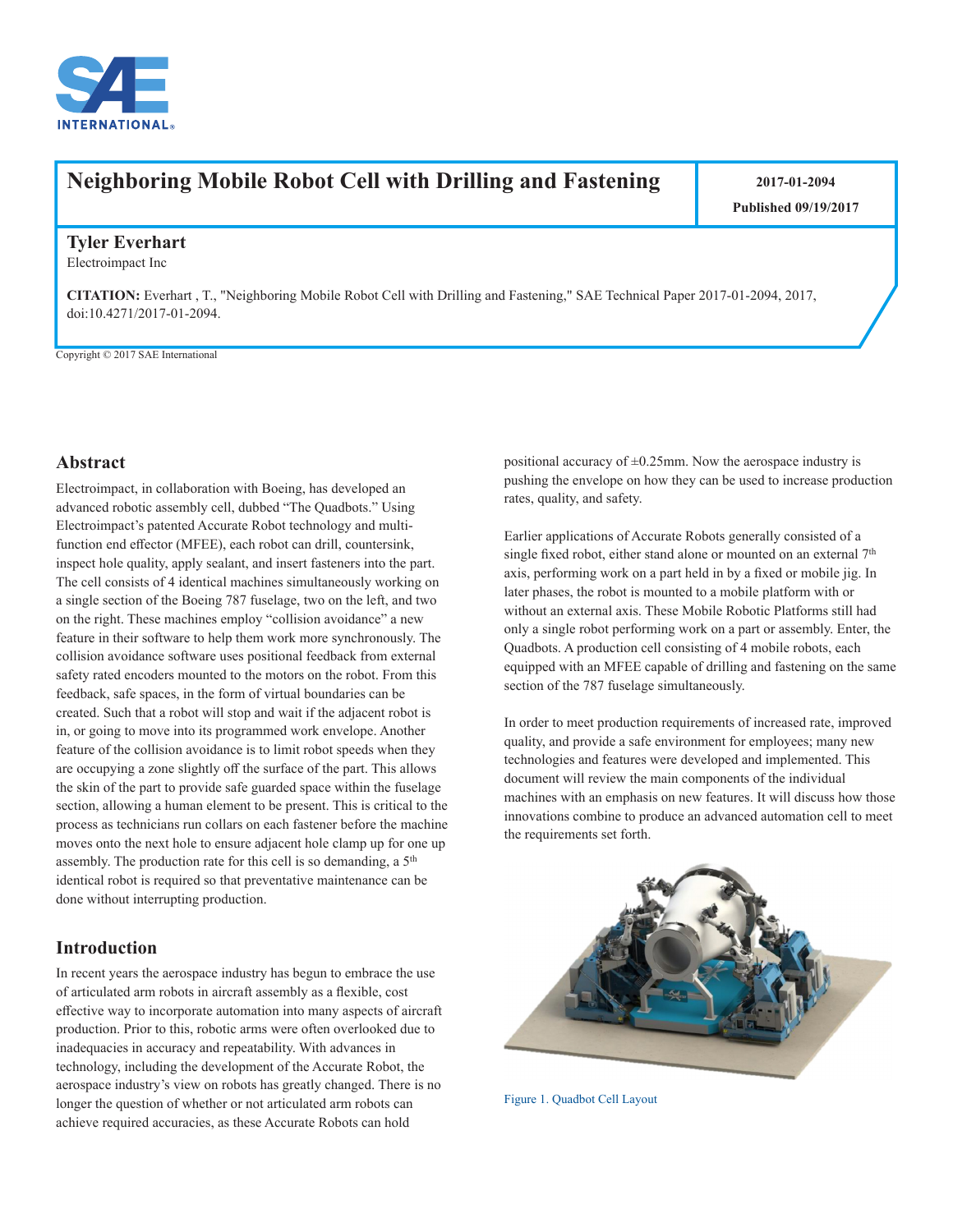# **Machine Overview**

The Quadbot is a 12.7 metric ton modular drilling and fastening machine. This self-contained machine boasts a rigid plate welded steel frame that supports an external vertical axis, Accurate Robot with MFEE, fastener feed cabinet, and automatic tool changer. The robot arm, MFEE, external axis, and tool changer are controlled by a single Siemens 840Dsl CNC located in the onboard electrical/drive cabinet.

#### *Accurate Robot*

Electroimpact's patented Accurate Robot uses an industrial standard 6 axis articulated arm with a 340kg payload. The robotic arm is then fitted with secondary feedback absolute encoders on the output of each axis. The addition of secondary feedback combined with compensation for geometric offsets, backlash, and deflection of the robot deliver accuracies of less than ±0.25mm over large work envelopes [[1](#page-2-0)].

The Quadbots take this a step further by adding Siemens safety rated absolute rotary encoders to the Siemens motors on all 6 robot axis. The encoder replaces the existing 2 pole resolver as the primary feedback for the axis. These additional encoders mount externally and bypass the resolver without the need to remove it, therefore the motors are not physically altered.



Figure 2. Absolute Encoder Retrofit

## *Multi-Function End Effector*

The Quadbot's MFEE consists of a clamp axis with a load cell and shuttle axis that carries 4 process tools, a resync camera, spindle, hole probe, and bolt inserter. Each of these tools are presented to the tool center point (TCP) via the servo positioned shuttle table. The resync camera on this system, like many others, is used to locate existing features on the part in order to increase local accuracy. The spindle has a servo driven feed axis and uses an absolute linear encoder for secondary feedback. New to the Quadbot's spindle feed axis is the integration of an inline load cell for drill thrust feedback. Monitoring thrust feedback allows for cutter life tracking and in-process broken bit detection. The drill thrust load cell provides higher resolution than of the clamp load cell for process verification, specifically for use on carbon fiber reinforced polymer (CFRP).

Previously the hole probe measured hole and countersink diameter at two orientations, usually at 0° and 90°, hole measurement was limited to a single diameter without manually changing the probe tip assembly. Additionally, the probe re-calibrates off of a proving ring (that also required a manual change) before every hole is measured.

The current probe, developed for this project can take 360° measurements. This, in combination with the probe feed axis, allows for a helical profile to be measured to verify circularity. The current probe design also includes new hardware to eliminate manual tool changes of the probe tips and proving rings by means of the automatic tool changer (ATC).



Figure 3. Auto probe and proving ring change

Finally, a new bolt inserter was designed for the Quadbots. Key changes from previous inserters include the use of a servo-driven feed axis and the incorporation of features and hardware to facilitate automatic feed nose changes. A servo feed axis was chosen over the pneumatic chipping hammer style due to the clearance fit of the fasteners during installation. Use of the servo axis yielded additional beneficial features, such as measuring fastener flushness, fastener length, and the ability to apply sealant methods 1, 2, and 3 to the fasteners. Positional accuracy of  $\pm 0.013$ mm is achieved through the use of the servo motor, precision ball screw, and compensation from the MFEE clamp load cell. Further, the resolution that the servo motor provides in combination with clamp load, allows real time monitoring of insertion force and collar installation detection.



Figure 4. Servo-driven bolt inserter



Figure 5. Sealant Methods